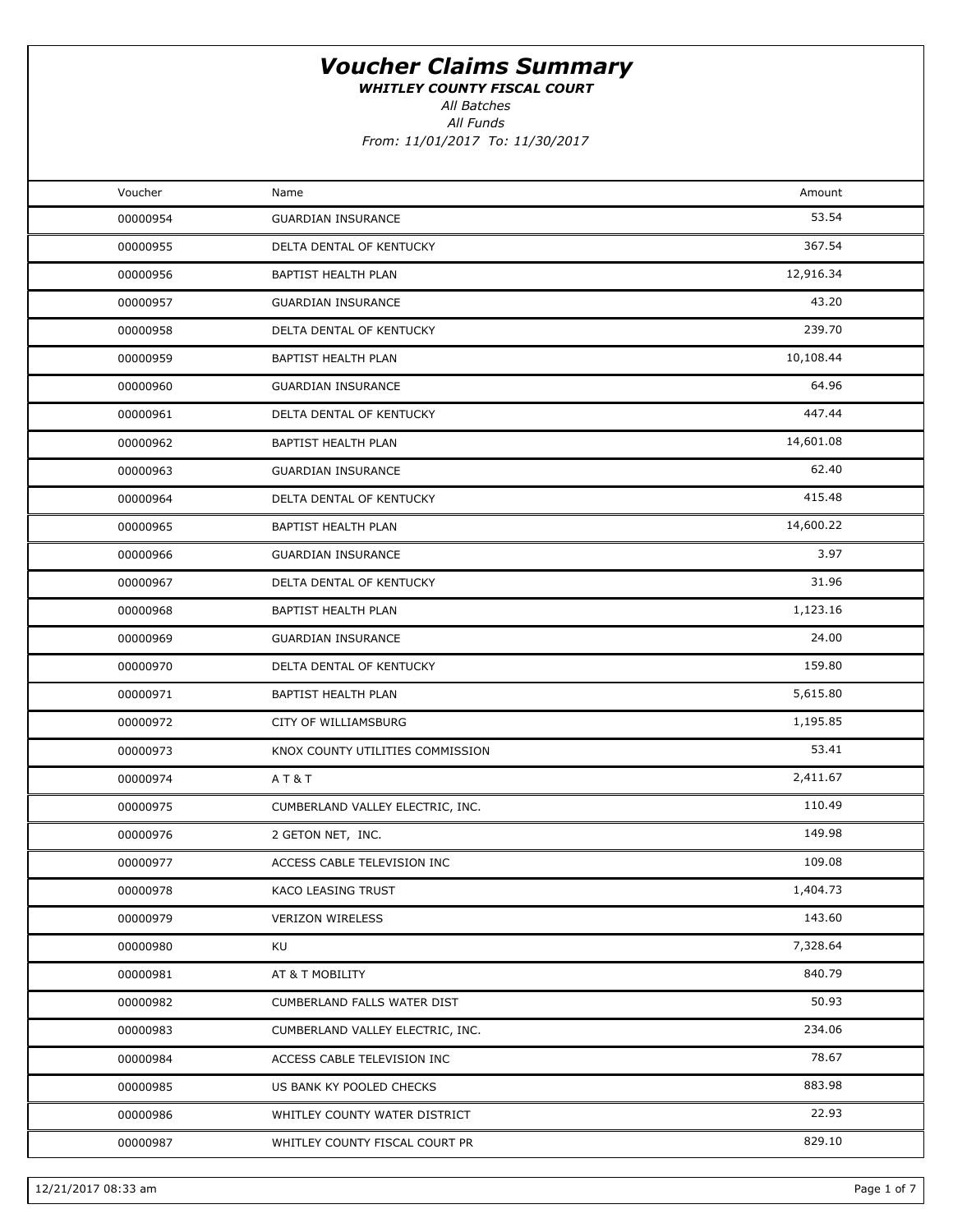WHITLEY COUNTY FISCAL COURT

All Funds All Batches

| Voucher  | Name                                 | Amount    |  |
|----------|--------------------------------------|-----------|--|
| 00000988 | AT&T                                 | 180.62    |  |
| 00000989 | KU                                   | 5,574.46  |  |
| 00000990 | CUMBERLAND FALLS WATER DIST          | 369.64    |  |
| 00000991 | CUMBERLAND VALLEY ELECTRIC, INC.     | 658.14    |  |
| 00000992 | 2 GETON NET, INC.                    | 89.99     |  |
| 00000993 | ACCESS CABLE TELEVISION INC          | 203.98    |  |
| 00000994 | <b>VERIZON WIRELESS</b>              | 320.08    |  |
| 00000995 | US BANK KY POOLED CHECKS             | 75.14     |  |
| 00000996 | US BANK KY POOLED CHECKS             | 1,594.06  |  |
| 00000997 | ACCESS CABLE TELEVISION INC          | 203.98    |  |
| 00000998 | KU                                   | 80.86     |  |
| 00000999 | AT&T                                 | 3,799.23  |  |
| 00001000 | TIME WARNER CABLE                    | 379.98    |  |
| 00001001 | DELTA NATURAL GAS CO., INC.          | 174.72    |  |
| 00001002 | DELTA NATURAL GAS CO., INC.          | 50.55     |  |
| 00001003 | CITY OF WILLIAMSBURG                 | 8,151.70  |  |
| 00001004 | DELTA NATURAL GAS CO., INC.          | 1,631.87  |  |
| 00001005 | KELLWELL FOOD MANAGEMENT             | 35,277.44 |  |
| 00001006 | US BANK ST. PAUL                     | 77,881.25 |  |
| 00001007 | TIME WARNER CABLE                    | 82.56     |  |
| 00001008 | CITY UTILITIES COMMISSION            | 284.10    |  |
| 00001009 | DAV                                  | 93.63     |  |
| 00001010 | <b>AT&amp;T</b>                      | 282.18    |  |
| 00001011 | WILLIAMSBURG-WHITLEY CO. AIRPORT BD. | 343.17    |  |
| 00001012 | AT&T                                 | 466.50    |  |
| 00001013 | DELTA NATURAL GAS CO., INC.          | 136.50    |  |
| 00001014 | NI GOVERNMENT SERVICES, INC.         | 73.73     |  |
| 00001015 | WHITLEY COUNTY FISCAL COURT PR       | 20,301.60 |  |
| 00001016 | WHITLEY COUNTY FISCAL COURT PR       | 25,494.89 |  |
| 00001017 | WHITLEY COUNTY FISCAL COURT PR       | 25,672.31 |  |
| 00001018 | WHITLEY COUNTY FISCAL COURT PR       | 47,631.83 |  |
| 00001019 | WHITLEY COUNTY FISCAL COURT PR       | 38,297.94 |  |
| 00001020 | WHITLEY COUNTY FISCAL COURT PR       | 3,231.93  |  |
| 00001021 | WHITLEY COUNTY FISCAL COURT PR       | 13,259.77 |  |
|          |                                      |           |  |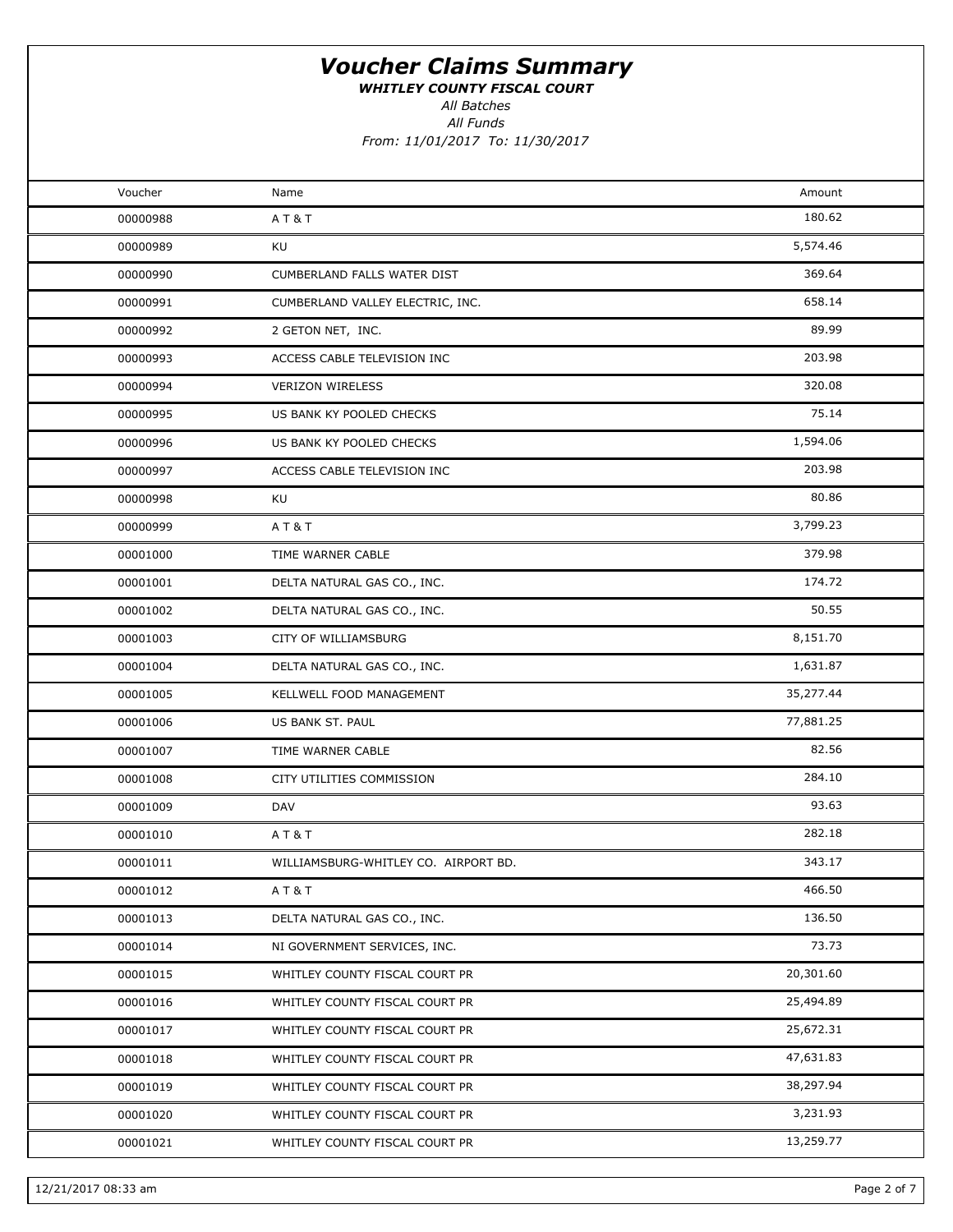WHITLEY COUNTY FISCAL COURT

All Batches

All Funds From: 11/01/2017 To: 11/30/2017

| Voucher  | Name                                | Amount     |
|----------|-------------------------------------|------------|
| 00001022 | CITY OF CORBIN                      | 371,153.87 |
| 00001023 | CITY OF WILLIAMSBURG                | 209,106.64 |
| 00001024 | WANDA SIMONS SMITH, CPA             | 2,500.00   |
| 00001025 | AT & T ONENET SERVICE               | 216.10     |
| 00001026 | AMSTERDAM PRINTING AND LITHO        | 380.00     |
| 00001027 | ANDREW CROLEY, CORONER              | 2,000.00   |
| 00001028 | BISSELL'S, INC.                     | 179.31     |
| 00001029 | BLUEGRASS/ KESCO INCORPORATED       | 180.00     |
| 00001030 | <b>CANADA AUTO PARTS</b>            | 35.71      |
| 00001031 | CITY OF WILLIAMSBURG                | 2,124.00   |
| 00001032 | <b>COLONELS MARKET</b>              | 72.00      |
| 00001033 | COMPUTER CLINC                      | 75.00      |
| 00001034 | DAIRY QUEEN GRILL & CHILL           | 65.00      |
| 00001035 | <b>DAV</b>                          | 650.00     |
| 00001036 | D C ELEVATOR COMPANY, INC.          | 575.00     |
| 00001037 | ELLISON'S SANITARY SUPPLY CO., INC. | 850.51     |
| 00001038 | EMCON HOME GUARD, INC.              | 660.60     |
| 00001039 | EVERBANK COMMERICAL FINANCE INC     | 446.64     |
| 00001040 | <b>EZ COUNTRY</b>                   | 425.00     |
| 00001041 | <b>FLEETONE</b>                     | 858.74     |
| 00001042 | G & E DRIVE-IN                      | 30.00      |
| 00001043 | <b>HARDEE'S</b>                     | 74.14      |
| 00001044 | IPFS CORPORATION                    | 326.12     |
| 00001045 | JOHNCO INC                          | 714.00     |
| 00001046 | K A C O ALL LINES FUND              | 21,539.52  |
| 00001047 | KACO WORKERS COMPENSATION FUND      | 5,026.39   |
| 00001048 | KAY SCHWARTZ, COUNTY CLERK          | 39.00      |
| 00001049 | KY. EMERGENCY MANAGEMENT ASSOC      | 100.00     |
| 00001050 | KENTUCKY STATE TREASURER            | 16,782.70  |
| 00001051 | KENTUCKY STATE TREASURER            | 4,000.00   |
| 00001052 | <b>KENWAY DISTRIBUTORS</b>          | 395.94     |
| 00001053 | NEWTECH SYSTEMS, INC.               | 1,028.50   |
| 00001054 | NEWS JOURNAL                        | 413.00     |
| 00001055 | PASCUAL R. WHITE JR.                | 97.70      |
|          |                                     |            |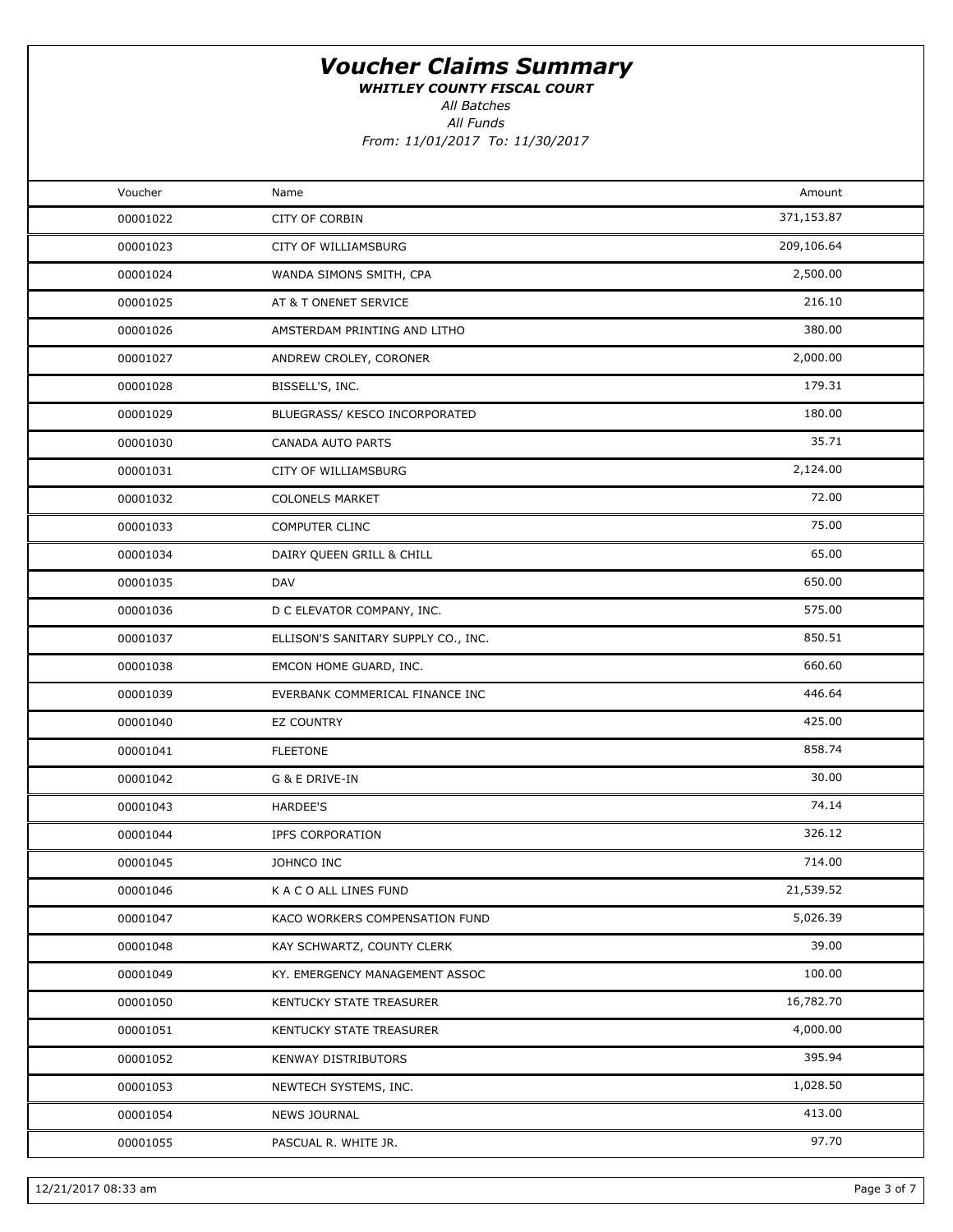WHITLEY COUNTY FISCAL COURT

All Batches

All Funds From: 11/01/2017 To: 11/30/2017

| Voucher<br>00001056<br>00001057<br>00001058 | Name<br>PEERCY & GRAY, PSC<br>POFF CARTING SERVICE<br>PRECISION DUPLICATING SOLUTIONS INC<br>PREFERRED LAB SERVICE | Amount<br>1,500.00<br>916.44<br>148.51 |  |
|---------------------------------------------|--------------------------------------------------------------------------------------------------------------------|----------------------------------------|--|
|                                             |                                                                                                                    |                                        |  |
|                                             |                                                                                                                    |                                        |  |
|                                             |                                                                                                                    |                                        |  |
|                                             |                                                                                                                    |                                        |  |
| 00001059                                    |                                                                                                                    | 700.00                                 |  |
| 00001060                                    | QUALITY CARE AUTO SERVICE                                                                                          | 3,318.99                               |  |
| 00001061                                    | <b>QUILL CORPORATION</b>                                                                                           | 65.88                                  |  |
| 00001062                                    | <b>SGT JOES</b>                                                                                                    | 116.00                                 |  |
| 00001063                                    | SIMPLEX GRINNELL LP                                                                                                | 170.00                                 |  |
| 00001064                                    | THE HARTFORD STEAM BOILER                                                                                          | 60.00                                  |  |
| 00001065                                    | W D BRYANT & SONS INC.                                                                                             | 1,465.21                               |  |
| 00001066                                    | WENDY'S OF BOWLING GREEN, INC.                                                                                     | 107.30                                 |  |
| 00001067                                    | <b>XEROX CORPORATION</b>                                                                                           | 404.58                                 |  |
| 00001068                                    | <b>TEKS WORK</b>                                                                                                   | 100.00                                 |  |
| 00001069                                    | CROSSROADS FORD LINCOLN, INC                                                                                       | 29,207.00                              |  |
| 00001070                                    | ARAMARK UNIFROM SERVICES                                                                                           | 1,308.20                               |  |
| 00001071                                    | ATS CONSTRUCTION                                                                                                   | 214,574.85                             |  |
| 00001072                                    | <b>BOB LAWSON</b>                                                                                                  | 10.00                                  |  |
| 00001073                                    | <b>BOLTON'S TOWING &amp; REPAIR</b>                                                                                | 65.00                                  |  |
| 00001074                                    | BRANDEIS MACHINERY & SUPPLY CO.                                                                                    | 142.10                                 |  |
| 00001075                                    | CANADA AUTO PARTS                                                                                                  | 4,151.02                               |  |
| 00001076                                    | <b>FLEETONE</b>                                                                                                    | 875.11                                 |  |
| 00001077                                    | G & C SUPPLY CO. INC.                                                                                              | 946.50                                 |  |
| 00001078                                    | G & S TIRE INC.                                                                                                    | 40.00                                  |  |
| 00001079                                    | HINKLE CONTRACTING COMPANY LLC                                                                                     | 29,296.90                              |  |
| 00001080                                    | <b>HOLSTON GASES</b>                                                                                               | 103.65                                 |  |
| 00001081                                    | <b>HUDSON MATERIALS</b>                                                                                            | 11,710.00                              |  |
| 00001082                                    | JAMES JONES EXCAVATING                                                                                             | 5,112.24                               |  |
| 00001083                                    | K A C O ALL LINES FUND                                                                                             | 4,147.15                               |  |
| 00001084                                    | KACO WORKERS COMPENSATION FUND                                                                                     | 6,168.68                               |  |
| 00001085                                    | LYKINS OIL COMPANY                                                                                                 | 7,491.38                               |  |
| 00001086                                    | <b>OWENS AUTO PARTS</b>                                                                                            | 14,328.70                              |  |
| 00001087                                    | PREWITT FARM SUPPLY                                                                                                | 104.92                                 |  |
| 00001088                                    | T & H TOWING                                                                                                       | 300.00                                 |  |
| 00001089                                    | W D BRYANT & SONS INC.                                                                                             | 24,584.08                              |  |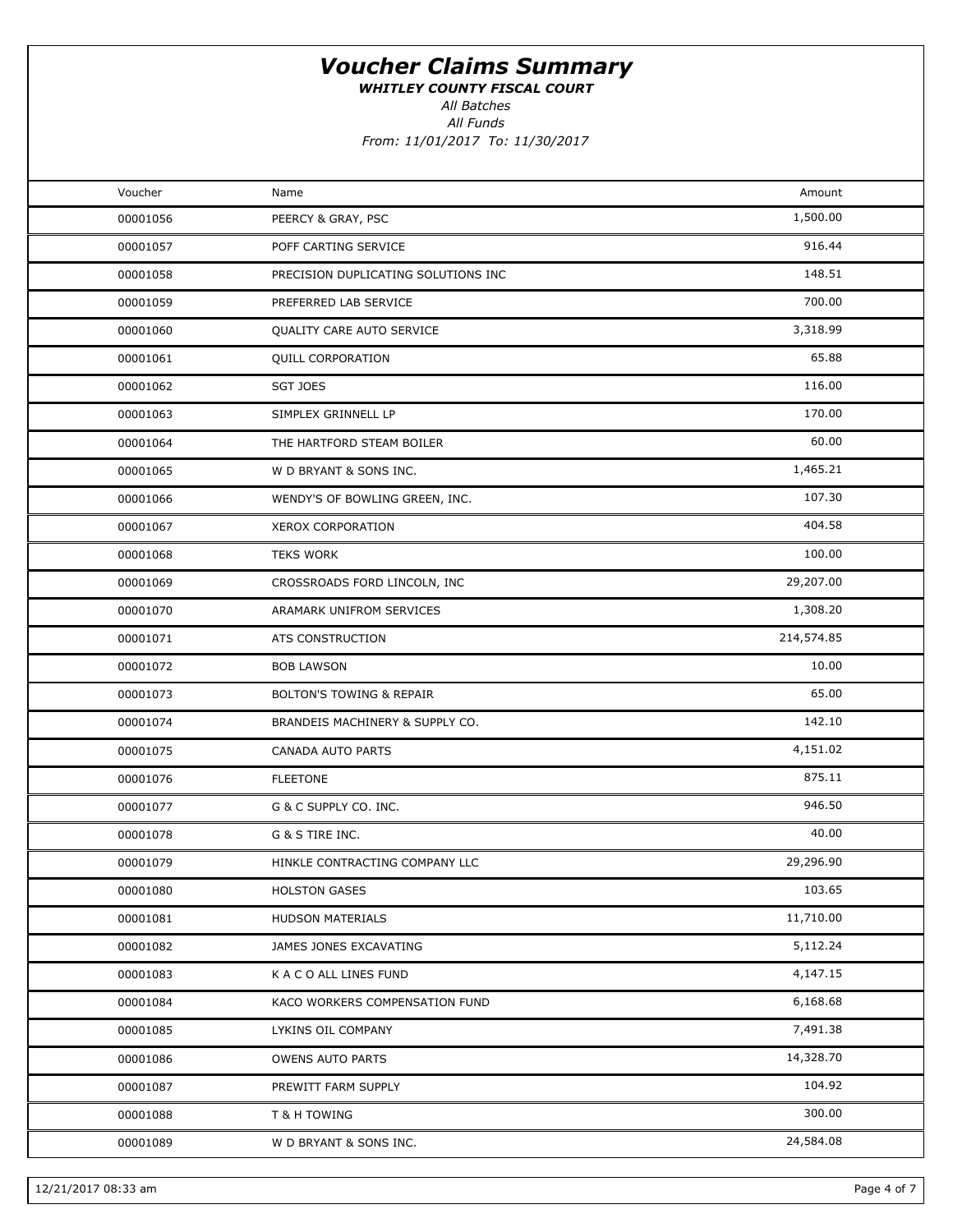WHITLEY COUNTY FISCAL COURT

All Funds All Batches

| Voucher  | Name                                   | Amount     |  |
|----------|----------------------------------------|------------|--|
| 00001090 | WHAYNE SUPPLY COMPANY                  | 24,394.40  |  |
| 00001091 | ANGEL'S GARAGE                         | 54.00      |  |
| 00001092 | <b>BEST TERMITE &amp; PEST</b>         | 120.00     |  |
| 00001093 | BISSELL'S, INC.                        | 129.88     |  |
| 00001094 | CANADA AUTO PARTS                      | 25.30      |  |
| 00001095 | <b>COLONELS MARKET</b>                 | 156.00     |  |
| 00001096 | DAIRY QUEEN GRILL & CHILL              | 153.59     |  |
| 00001097 | <b>EVAPAR</b>                          | 1,264.00   |  |
| 00001098 | <b>FLEETONE</b>                        | 2,227.38   |  |
| 00001099 | G & E DRIVE-IN                         | 135.00     |  |
| 00001100 | GALLS, INC                             | 333.87     |  |
| 00001101 | GREAT AMERICA FINANCIAL SERVICES       | 267.47     |  |
| 00001102 | <b>HARDEE'S</b>                        | 122.99     |  |
| 00001103 | HOMETOWN IGA #57                       | 712.46     |  |
| 00001104 | JACK ROADEN PLUMBING                   | 125.00     |  |
| 00001105 | K A C O ALL LINES FUND                 | 13,139.49  |  |
| 00001106 | KACO WORKERS COMPENSATION FUND         | 3,579.65   |  |
| 00001107 | NORVEX SUPPLY                          | 4,009.08   |  |
| 00001108 | POSTCRAFT COMPANY                      | 607.57     |  |
| 00001109 | QUALITY CARE AUTO SERVICE              | 836.62     |  |
| 00001110 | <b>QUILL CORPORATION</b>               | 443.97     |  |
| 00001111 | REM COMPANY, INC.                      | 463.96     |  |
| 00001112 | SOUTHEASTERN FARM SUPPLY               | 75.08      |  |
| 00001113 | SOUTHERN HEALTH PARTNERS               | 56,615.70  |  |
| 00001115 | THERMAL EQUIPMENT SERVICE CO.          | 5,413.60   |  |
| 00001116 | W D BRYANT & SONS INC.                 | 111.33     |  |
| 00001117 | WENDY'S OF BOWLING GREEN, INC.         | 154.15     |  |
| 00001118 | ATS CONSTRUCTION                       | 171,989.69 |  |
| 00001119 | WHITLEY CO. HISTORICAL & GENEOLOGY SOC | 1,000.00   |  |
| 00001120 | SENIOR CITIZENS OF WHITLEY COUNTY      | 5,000.00   |  |
| 00001121 | 911 BILLING SERVICE                    | 17,027.99  |  |
| 00001122 | ALBERT JACKSON                         | 100.00     |  |
| 00001123 | <b>BOLTON'S TOWING &amp; REPAIR</b>    | 372.00     |  |
| 00001126 | CANADA AUTO PARTS                      | 28.43      |  |
|          |                                        |            |  |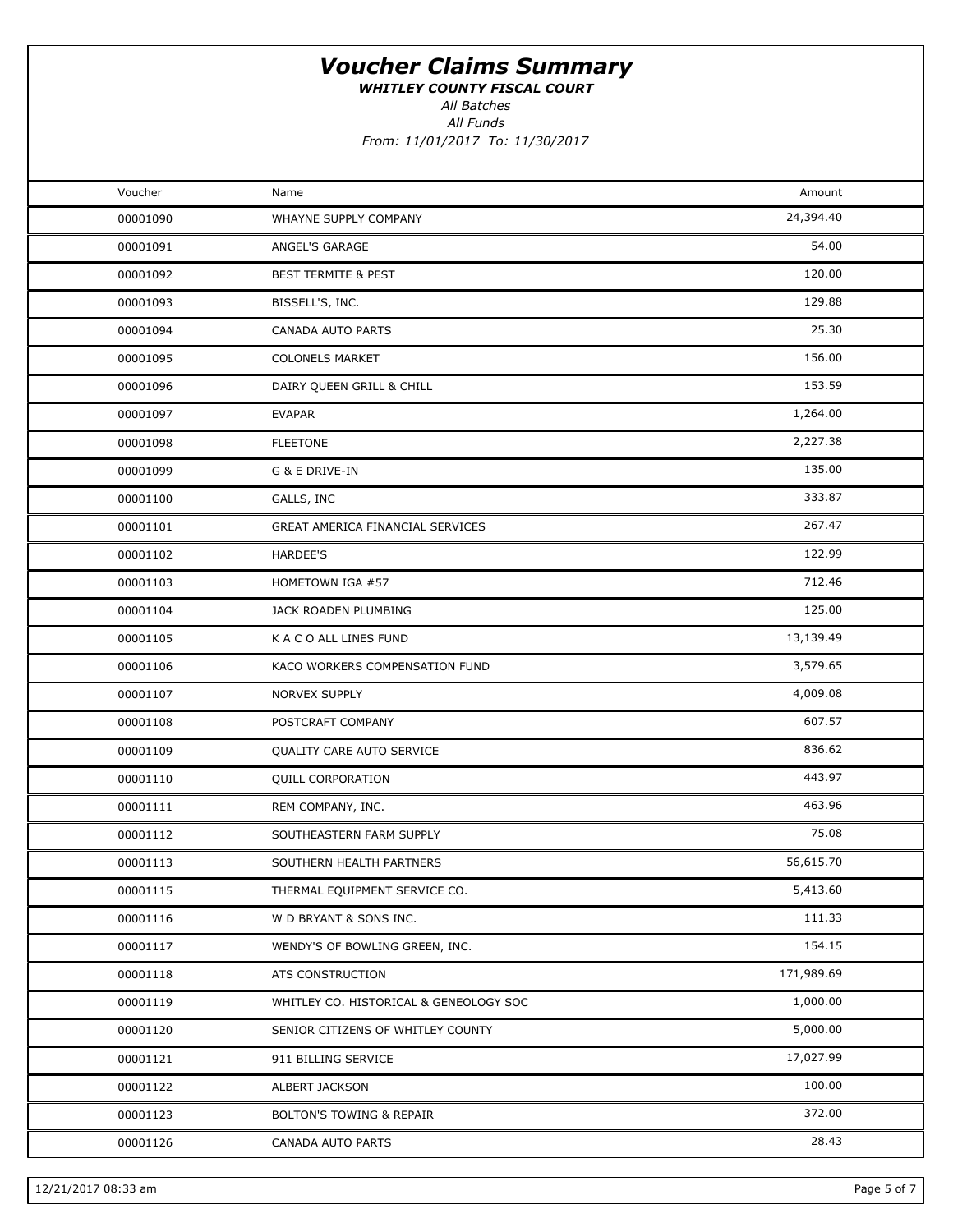WHITLEY COUNTY FISCAL COURT

All Batches

All Funds

| Voucher  | Name                                 | Amount    |  |
|----------|--------------------------------------|-----------|--|
| 00001127 | CENTER FOR EDUCATION & EMPLOYMENT    | 254.95    |  |
| 00001128 | DON FRANKLIN FORD                    | 1,194.15  |  |
| 00001130 | ENVIRONMENTAL WASTE SYSTEMS, LLC     | 630.00    |  |
| 00001131 | EVERBANK COMMERICAL FINANCE INC      | 111.61    |  |
| 00001132 | <b>FLEETONE</b>                      | 3,111.55  |  |
| 00001133 | FLEETMATICS USA, LLC                 | 300.00    |  |
| 00001134 | <b>GREENE MILITARY</b>               | 507.00    |  |
| 00001135 | <b>HOLSTON GASES</b>                 | 2,711.87  |  |
| 00001136 | HOMETOWN IGA #57                     | 406.39    |  |
| 00001137 | JACK PARTIN                          | 300.00    |  |
| 00001138 | <b>JOEY MASON</b>                    | 100.00    |  |
| 00001139 | JOHNNY WHEELS OF WILLIAMSBURG, INC   | 1,395.09  |  |
| 00001140 | K A C O ALL LINES FUND               | 4,458.66  |  |
| 00001141 | KACO WORKERS COMPENSATION FUND       | 15,143.04 |  |
| 00001142 | KEN TEN ADVERTISING                  | 367.80    |  |
| 00001143 | LYKINS OIL COMPANY                   | 7,577.82  |  |
| 00001144 | OVERHEAD DOOR COMPANY OF CORBIN      | 1,412.00  |  |
| 00001145 | PEARSON EDUCATION                    | 1,295.88  |  |
| 00001146 | PRECISION DUPLICATING SOLUTIONS INC  | 59.02     |  |
| 00001147 | PREFERRED LAB SERVICE                | 100.00    |  |
| 00001148 | ROBERT MOUNCE                        | 100.00    |  |
| 00001149 | SHEREE REYNOLDS                      | 56.91     |  |
| 00001150 | T & H TOWING                         | 275.00    |  |
| 00001151 | W D BRYANT & SONS INC.               | 915.32    |  |
| 00001152 | WILLIAMSBURG TRUCK & AUTO            | 2,563.42  |  |
| 00001153 | WILLIAMSBURG-WHITLEY CO. AIRPORT BD. | 800.00    |  |
| 00001154 | BISSELL'S, INC.                      | 365.07    |  |
| 00001155 | PREFERRED LAB SERVICE                | 100.00    |  |
| 00001156 | AMBER OWENS                          | 201.40    |  |
| 00001157 | WHITLEY COUNTY TOURISM BOARD         | 6,453.07  |  |
| 00001158 | ELLISON'S SANITARY SUPPLY CO., INC.  | 134.44    |  |
| 00001159 | EVERBANK COMMERICAL FINANCE INC      | 111.61    |  |
| 00001160 | <b>FLEETONE</b>                      | 172.36    |  |
| 00001161 | K A C O ALL LINES FUND               | 797.20    |  |
|          |                                      |           |  |